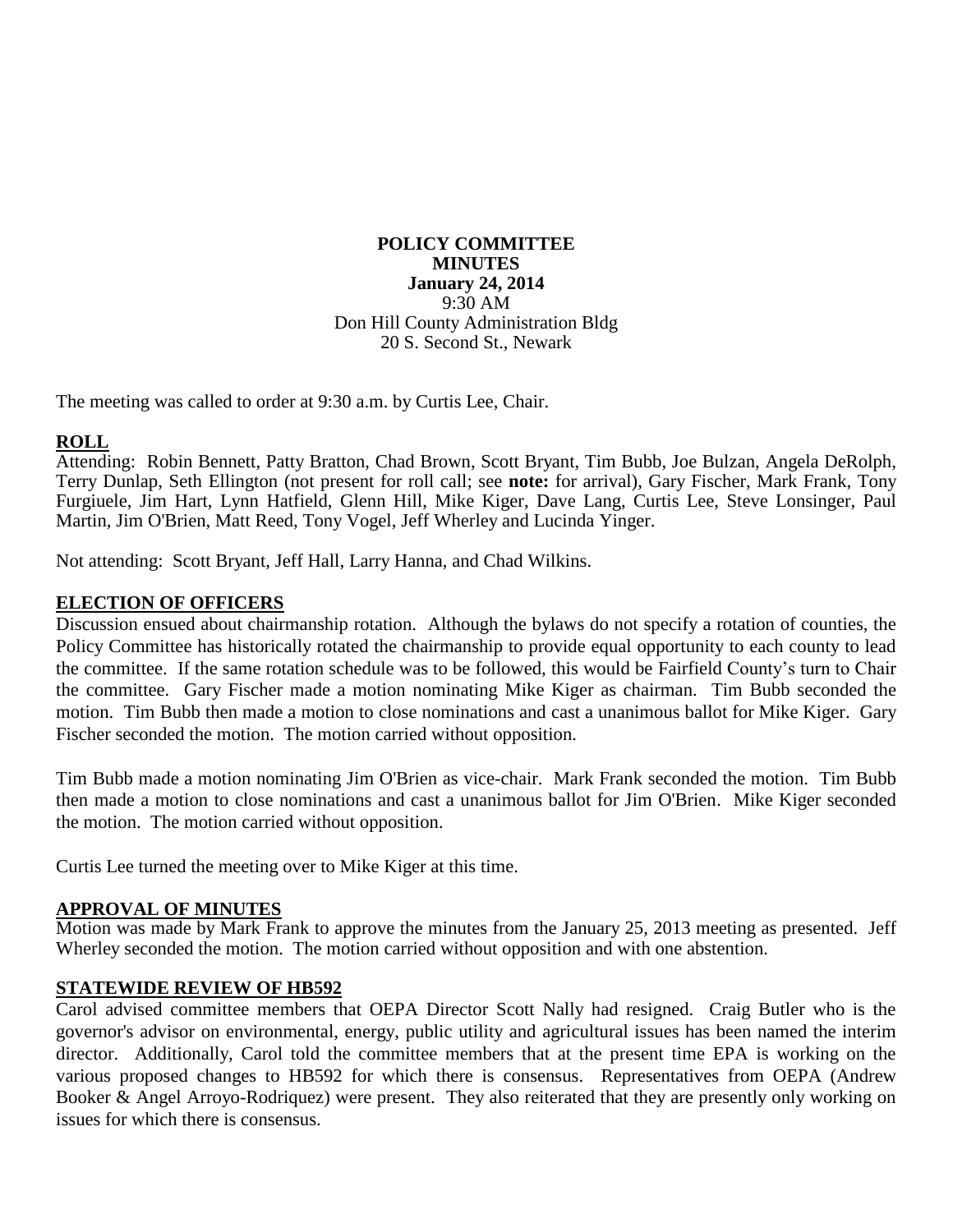#### **OLD BUSINESS**

#### **NONE**

#### **NEW BUSINESS**

### **ANNUAL REVIEW OF PLAN IMPLEMENTATION**

A document was distributed listing the commitments of the solid waste plan and where the district stands on meeting those commitments. Carol advised the committee that at the present time Fairfield County is presently only at 87% of the recycling access goal (requirement is 90%). Fairfield County needs one urban site to be in compliance, they are aware of the situation, and are working on finding an additional site. Discussion ensued regarding recycling surveys and analysis of results.

Regarding the annual review of recycling surveys used to gather feedback regarding the recycling programs, Carol recommended that the information collected in 2013 be used by the recycling subcommittee for analysis and recommendations for the plan update.

The consensus of the committee was that there is no recommendation for the Board of Directors.

#### **2015 PLAN UPDATE**

Carol advised the committee that they are required to begin the plan update 15 months before the plan is due to the OEPA, and to do so the committee should formally declare they are beginning the process. A motion was made by Paul Martin to begin the plan update process. Jim Hart seconded the motion. A roll vote was taken. Those voting yes were: Robin Bennett, Patty Bratton, Chad Brown, Tim Bubb, Joe Bulzan, Angela DeRolph, Terry Dunlap, Gary Fischer, Mark Frank, Tony Furgiuele, Jim Hart, Lynn Hatfield, Glenn Hill, Dave Lang, Curtis Lee, Steve Lonsinger, Paul Martin, Jim O'Brien, Matt Reed, Tony Vogel, Jeff Wherley, and Lucinda Yinger. The motion passed unanimously 22-0.

(**note:** 9:45 Seth Ellington arrived)

#### **TIMELINE**

Carol reviewed the timeline for updating the plan with the committee. She advised them that this is an accelerated timeline (historically the update process has taken 2 yrs). The reason for the acceleration is due to a budget that eliminates funding for optional programs in 2015 (if the counties have carryover at the end of 2014, they can use that to fund those optional programs if they so choose; but not all counties will have sufficient carryover to do so). The goal is to get the new plan and budget in place before people are working on their 2016 budgets. Subcommittees will meet more frequently than in past years; the goal is to have their work finished in April. Tony Furgiuele asked if it was a good idea to update the plan now, when OEPA is working on changes that may affect the update. Carol stated that we have been advised to proceed as normal. Andrew Booker (OEPA) stated that there would be time "built in" to allow for new requirements that may be developed.

Carol advised the committee that Coshocton Landfill will be closing in February. That will decrease the district's revenue by approximately \$90,000 per year. Additionally she stated that there is a handout in everyone's packets that show the waste being collected at the landfills and that the tonnages are decreasing (which means district revenue is decreasing).